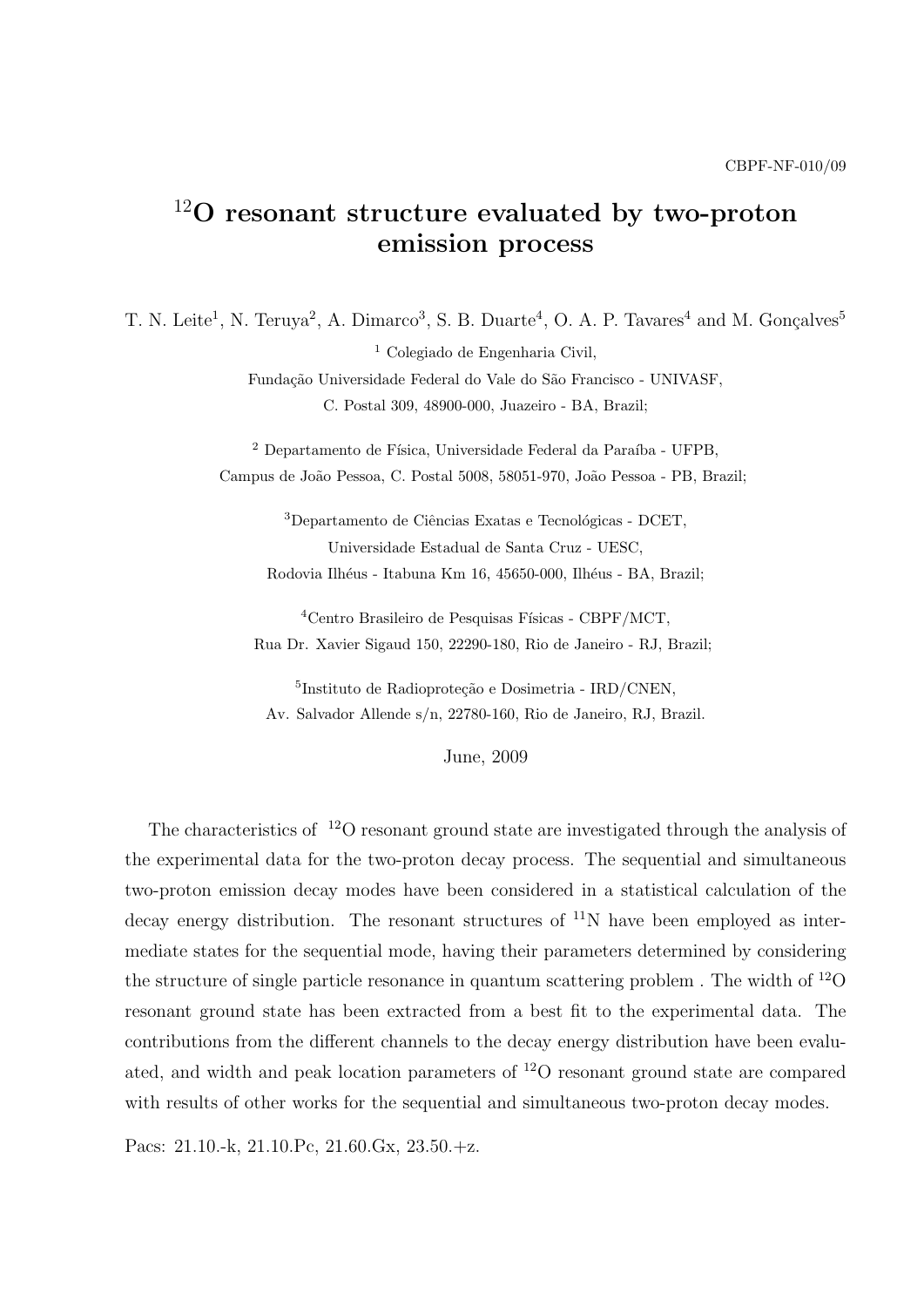#### I. INTRODUCTION

The particle radioactivity in nuclei far away from the  $\beta$ -stability line has been presented as an important subject in nuclear physics research. Recently, a large number of publications has been reported on proton radioactivity, both for cases of one proton emission [1–6] and two-proton decay mode [7–12]. A very stimulating discussion concerning the competing mechanisms for the two-proton decay process has gained special attention, since data for two-proton emission are still scarce and not sufficiently elucidative for the contribution of the double sequential single-proton decay mode and of two-proton simultaneous emission of the process. In the sequential mode, after the first proton emission, an intermediate residual nucleus is left in an excited state in continuum, from which the second proton is emitted. This situation is favored by decaying systems populating an intermediate residual nuclear state, which is also a one proton emitter nucleus.

More recently, new experimental data [7] have indicated events related to two-proton emission from  $54\text{Zn}$ . This nucleus, and two other ones  $(^{45}\text{Fe}$  and  $^{48}\text{Ni})$  constitutes a set of nuclei very close to the proton drip line, doubly or almost-doubly magic nuclei, which may decay either through emission of a <sup>2</sup>He system [13], or a three-body simultaneous twoproton emission mechanism[14]. For these two-proton emitter nuclei at the  $A \sim 50$  mass number region there are strong evidences in favor of the simultaneous two-proton emission mode, and these nuclei are not allowed to decay by sequential emission of two protons [15]. On the other hand, the two-proton decay mechanism of  $^{12}O$  is still not well clarified, persisting a great discussion about the competition between simultaneous and sequential decaying mechanisms. When considering the sequential mode, in general it is supposed that the intermediate proton-emitter  $^{11}N$  nucleus is populated. The data for  $^{12}O$  decay energy distribution present a clear peak at  $E_{peak}^{(\exp)} \approx 1.77$  MeV [8, 10], however calculations to partial width of the sequential decay are still not well defined, ranging from ∼ 5 keV to ~ 600 keV [8–10]. For instance, in Ref.[8] the authors evaluated a width of 578 keV for two-proton emission with the dominance of the sequential decay channel, presenting an upper limit for <sup>2</sup>He branching ratio to about  $7\%$ . On the other hand, the calculation using the three-body theory [12], for sequential and simultaneous mechanisms, provides a smaller width of 66 keV. However, experimental data of Ref.[9] indicate a width of 400 keV which is compatible with a broad diproton branching ratio of  $30 - 90$  %. These are some experimental evidences favoring the sequential two-proton emission from <sup>12</sup>O nucleus. An important point to determine the contribution from the different decaying processes is the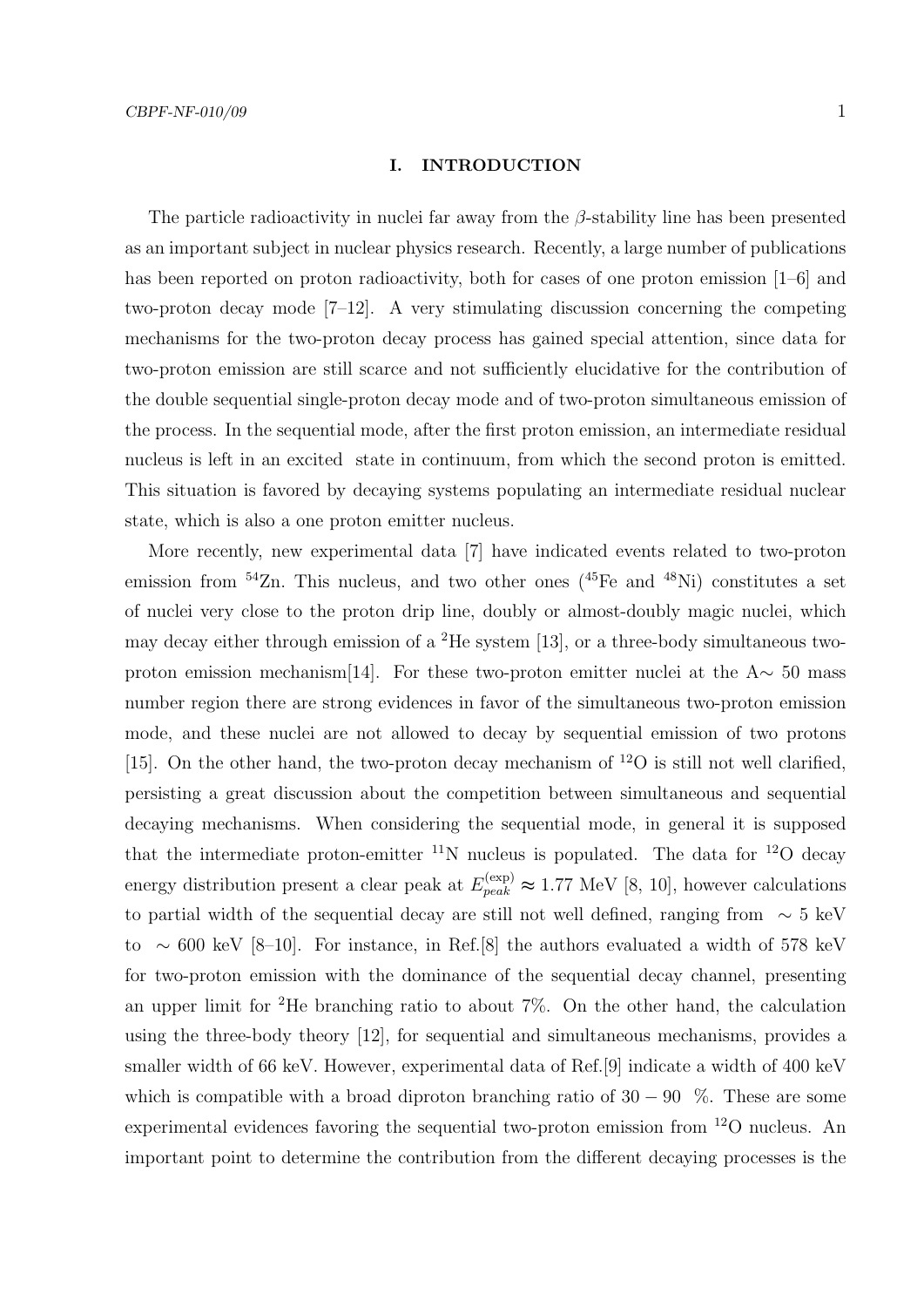In the present work we have obtained the width and peak location of the  $^{12}O$  resonant ground state by considering both decay modes, the sequential and the simultaneous two-proton emission. The lowest energy single-proton resonant structure of  $^{11}N$  is taken as intermediate state to describe the sequential decay mode. The treatment of the simultaneous emission channel includes the two modes of direct proton pair emission from <sup>12</sup>O resonant ground state, i.e., the one with the emission of a strong correlated pair, the diproton emission, and the case for two-proton decay leaving the three-body final state to the system. It is important to note that the decay energy spectrum does not seems to distinguish these two situations, whereas the decay angular distribution (as pointed out in Fig. 3 of Ref [8]) shows distinct behavior for these different modes.

Besides the width and peak location of <sup>12</sup>O resonant ground state we also determine the contributions from the sequential and simultaneous decay channels at each decay energy value. Finally, our results are compared with partial widths of different decay channels obtained in other works.

## II. CHANNELS DESCRIPTION AND THEIR INTERMEDIATE STATES

The ground-state of  $12^{\circ}$  nucleus is evaluated in connection with previous calculations [3] for low-lying states of the proton emitter nucleus  $^{11}N$ , which are taken as intermediated states of the sequential decay mode. The single-particle resonant states of  $^{11}N$  are determined for a system composed of a single-proton orbiting the <sup>10</sup>C core. The proton state is described by a resonant state of the system  ${}^{10}C+1p$  in the continuum. The main contribution of the continuum to resonant state structure is accounted for by using the discrete levels with the complex energies approximation. This is a so-called continuum projection method [3, 16] in which the quantum scattering problem is treated by using orthogonal and complementary projectors to write the scattering wave function as  $|\psi^+\rangle = |u\rangle\langle u|\psi^+\rangle + P|\psi^+\rangle$ , where  $|u\rangle$  is a normalized single-particle state and  $P = 1 - |u\rangle\langle u|$  projects onto the complementary subspace of the single particle Hilbert space. Therefore, projection and formal manipulation of the Schrödinger equation,  $(E - H)|\psi^{+}\rangle = 0$ , rises the nonhomogeneous equation,

$$
(E - H)|\varphi^{+}\rangle = \alpha|u\rangle,
$$

where  $|\varphi^+\rangle$  is the scattering solution of the projected Hamiltonian  $H_{pp} \ (\equiv P H P)$  at energy E. The normalized single-particle state  $|u\rangle$  is chosen proportional to the internal part of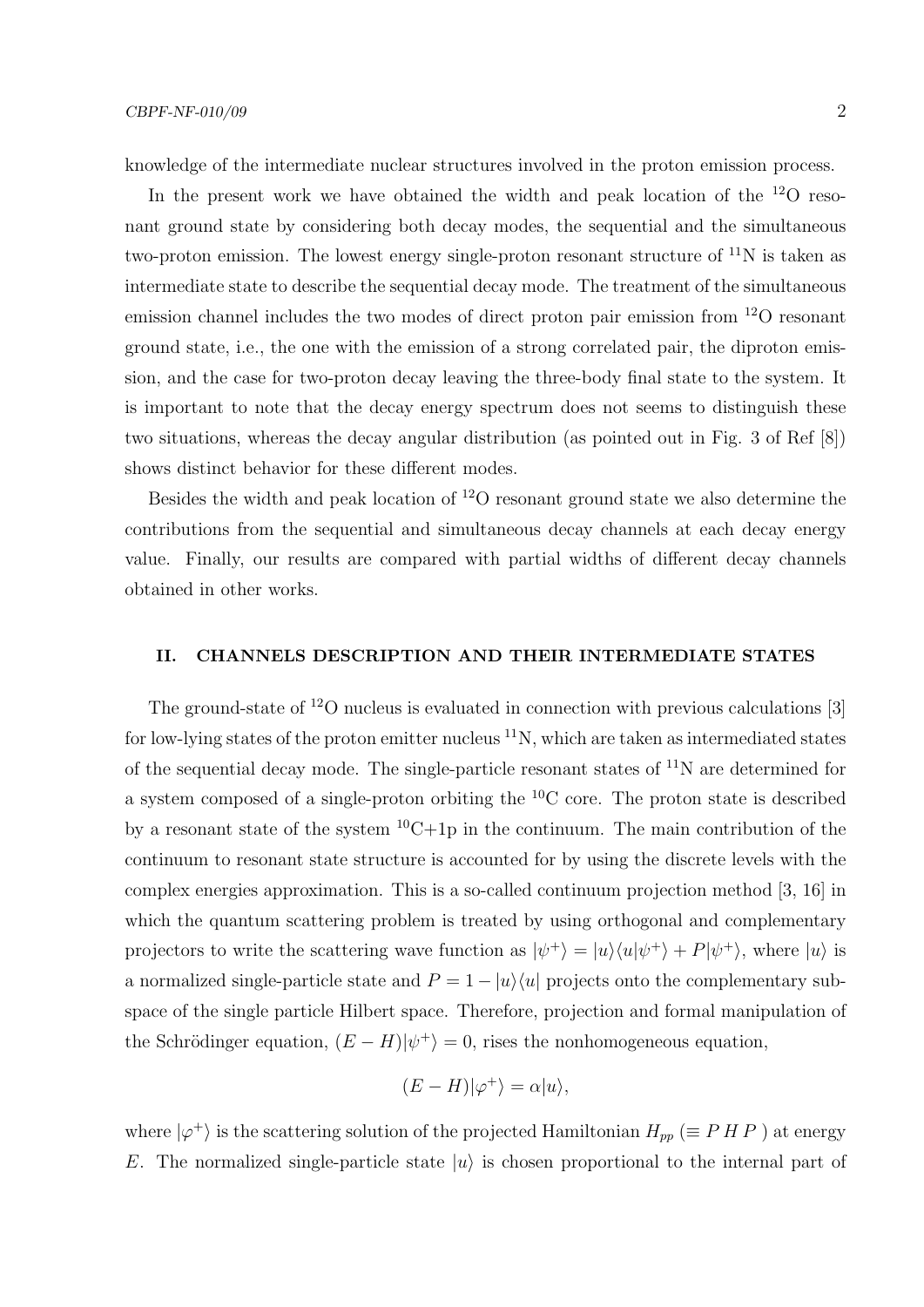|             | our previous results |                                                                                                                  | experimental data |      |          |         |
|-------------|----------------------|------------------------------------------------------------------------------------------------------------------|-------------------|------|----------|---------|
|             | Ref. [3]             |                                                                                                                  | Ref. [4]          |      | Ref. [5] |         |
| $j^{\pi}$   |                      | $E_i(\text{MeV}) \Gamma_i(\text{MeV}) E_i(\text{MeV}) \Gamma_i(\text{MeV}) E_i(\text{MeV}) \Gamma_i(\text{MeV})$ |                   |      |          |         |
| $rac{1}{2}$ | 1.38                 | 0.59                                                                                                             | 1.27              | 1.44 | 1.54     | 0.83    |
| $rac{1}{2}$ | 2.18                 | 0.51                                                                                                             | 2.01              | 0.84 | 2.27     | 1.15    |
| $rac{5}{2}$ | 3.77                 | 0.47                                                                                                             | 3.75              | 0.60 | 3.61(5)  | 0.50(8) |
| $rac{3}{2}$ | 4.81                 | 0.86                                                                                                             | 4.50              | 1.27 |          |         |

TABLE I: The two lowest single-particle resonant states calculated in Ref. [3] for the unbound  $11$ N nucleus are presented in comparison with recent experimental data [4, 5].

the resonant wave function  $|\psi^+\rangle_{E=\varepsilon_0}$ , which is the solution of the homogeneous equation at the energy  $\varepsilon_0$ . The  $\varepsilon_0$  value is defined as the energy where the integral of the internal part of the density of probability is maximum. The complex single-particle energy,

$$
\varepsilon_u - \frac{i\Gamma_u}{2} = \langle u|H|u\rangle + \langle u|H(E+i\eta - H_{pp})^{-1}H|u\rangle , \qquad (1)
$$

is calculated at  $\varepsilon_0$ ;  $\varepsilon_u$  gives the position of the resonant peak and  $\Gamma_u$  corresponds to its width. The coefficient  $\alpha = -\langle u|H|\varphi^+\rangle$  is adjusted to satisfy the orthogonal condition  $\langle u|\varphi^+\rangle = 0$ , therefore resulting the width,

$$
\Gamma_u = 2\pi |\alpha|^2 \tag{2}
$$

The calculation has been performed by using a single-particle Hamiltonian composed of a spherical Woods-Saxon potential, a spin-orbit term with a Woods-Saxon derivative form, a centrifugal barrier, and the Coulomb term for a uniformly charged sphere. The  $^{12}O$  sequential proton emission mode can occur through different channels involving an intermediate state of  $^{11}N$  having total angular momentum j, namely,

$$
{}^{12}\text{O} \xrightarrow{p} {}^{11}\text{N}_j \xrightarrow{p} {}^{10}\text{C} \tag{3}
$$

The one-proton decay width for the considered  $11N$  intermediate resonant states were previously calculated [3] (values in Table-I). The use of  $^{10}$ C nucleus as an inert core to the calculation of <sup>12</sup>O and <sup>11</sup>N structures can be supported by relevant data regarding <sup>10</sup>C nuclear properties: i) its ground state has a half-life of 19.2 s, and spin and parity  $J^{\pi} = 0^{+}$ ; ii) the neutron and proton separation energies,  $S_{1n} = 21.3 \text{ MeV}$ ,  $S_{1p} = 4.0 \text{ MeV}$ ,  $S_{2p} = 3.8 \text{ MeV}$ MeV and  $S_{2n} = 35.5 \text{ MeV } [17]$  are all greater than those relevant for <sup>11</sup>N and <sup>12</sup>O nuclei.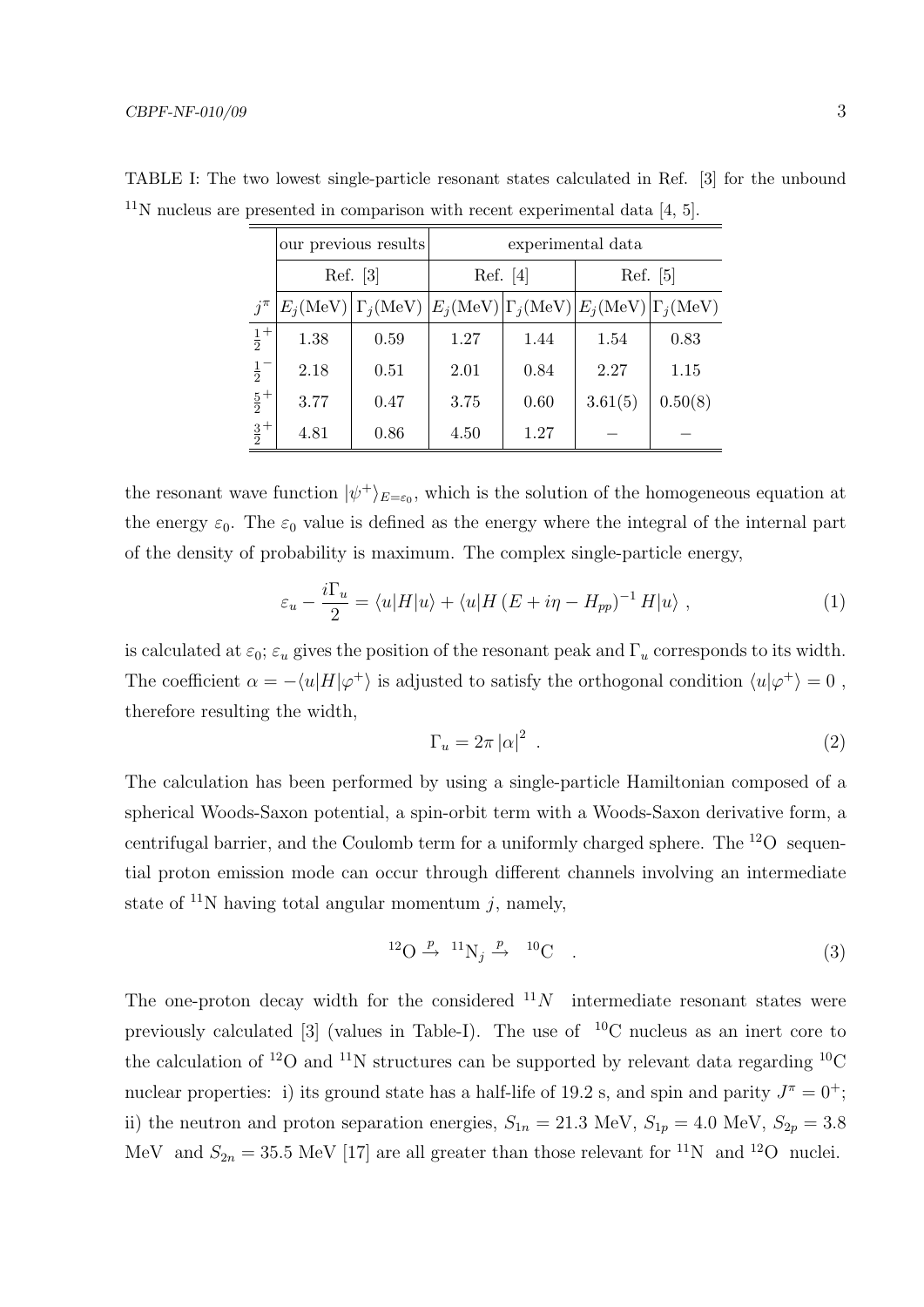As mentioned before, the simultaneous direct emission mode can occur by the so called diproton emission or by generating a three body final state. However, regarding the determination of the decay energy spectrum, these two situations can be considered together, as a single simultaneous emission channel, since these decay modes do not involve any intermediate nuclear state. In both cases the two protons are emitted in a single step of the decay process from the same original nuclear resonant structure, the  $^{12}O$  ground state.

# III. <sup>12</sup>O RESONANT GROUND STATE EVALUATION

In order to determine the characteristic parameter-values for <sup>12</sup>O resonant state we have introduced a phenomenological procedure to describe the existing data for the decay energy spectrum obtained by measuring in-coincidence the two proton kinetic energies. The method is based on a statistical analysis of the events generated along the decay process. Firstly, we consider the events generated in the sequential channels, connecting the measured values of proton energies with the energy distribution of the resonant states involved in the process. For instance, in the sequential channels,

$$
{}^{12}\text{O} \xrightarrow[\varepsilon_1]{p} {}^{11}\text{N}_j \xrightarrow[\varepsilon_2]{p} {}^{10}\text{C}
$$
  $(j = \frac{1}{2}^{-}; \frac{1}{2}^{+}; \frac{5}{2}^{+}; \frac{3}{2}^{+}),$ 

the probability density of having <sup>12</sup>O resonant state decaying around a given energy-value  $E$  in the first step of the process is given by,

$$
\frac{dP_0}{dE} \sim \frac{\Gamma_0}{(E - E_0)^2 + (\Gamma_0/2)^2} \ . \tag{4}
$$

The amount of energy E should be partitioned between the first emitted proton kinetic energy  $\varepsilon_1$  and the energy  $\varepsilon_2$  left to the <sup>11</sup>N resonance intermediated state,  $E = \varepsilon_1 + \varepsilon_2$ . Consequently we can label each partition configuration of the energy E by the value  $\varepsilon_2$ , corresponding to the energy carried out by the second proton in the last step of the process. Since this proton is emitted from the  $j<sup>th</sup>$  intermediate resonant state the probability associated to the occurrence of **any** partitions of the energy  $E$  is given by

$$
P_j(E) \sim \frac{\Gamma_j}{\sum_j \Gamma_j} \int_0^E d\varepsilon_2 \frac{\Gamma_j}{(\varepsilon_2 - E_j)^2 + (\Gamma_j/2)^2} \,. \tag{5}
$$

The branching factor of the  $j<sup>th</sup>$  - channel in the above expression takes into account the probability of incidence of this channel among the other sequential ones. Alternatively, this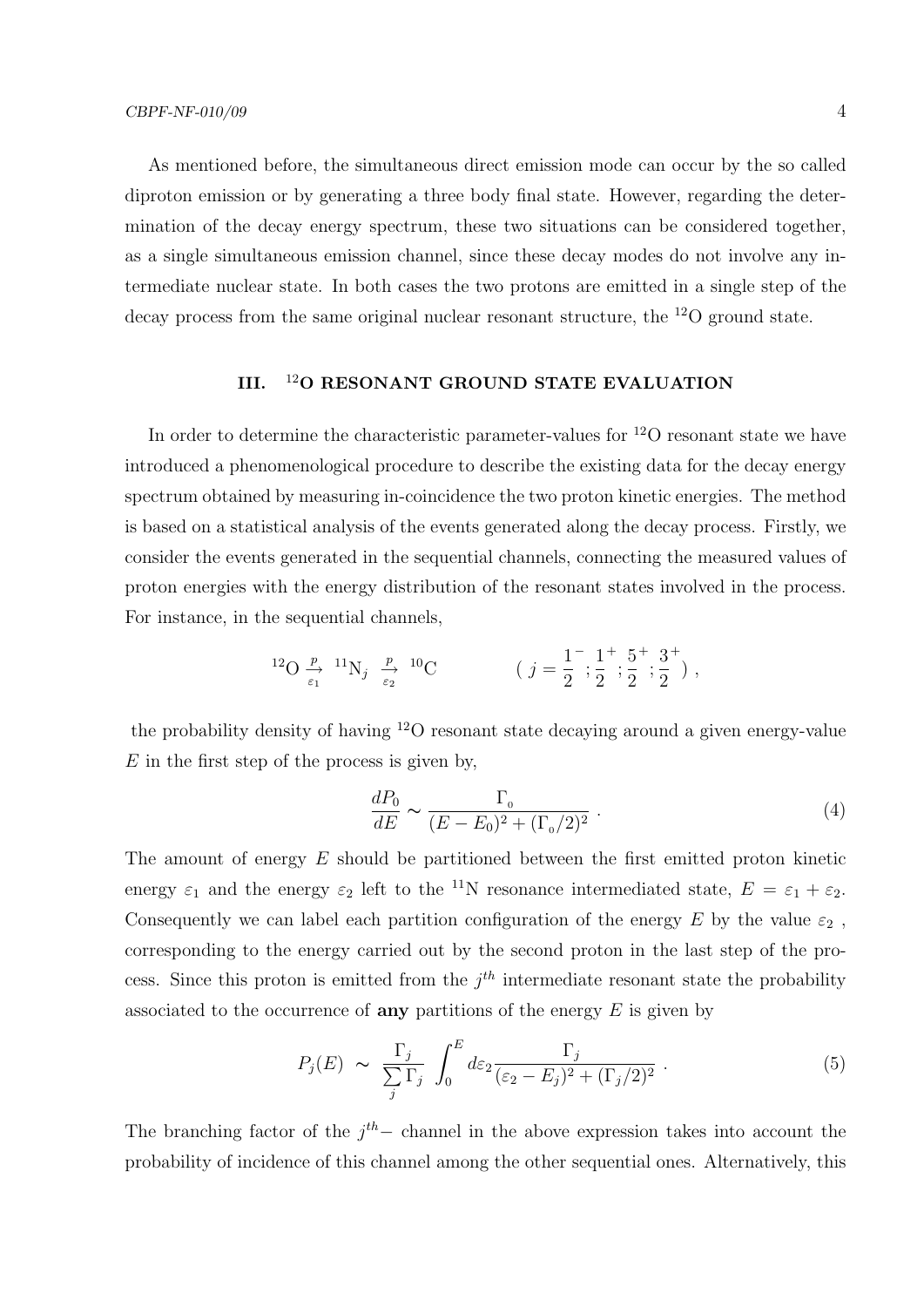is the probability of having the proton emitted from the resonance in the  $j<sup>th</sup>$  - channel with any energy value  $\varepsilon_2 < E$ . So, the probability density of detecting a decay event in  $j<sup>th</sup>$ channel with proton-pair energy around  $E$  can be written as

$$
\frac{dS_j}{dE} \sim \frac{\Gamma_0}{(E - E_0)^2 + (\Gamma_0/2)^2} \times \frac{\Gamma_j}{\sum_j \Gamma_j} \left[ \int_0^E d\varepsilon_2 \frac{\Gamma_j}{(\varepsilon_2 - E_j)^2 + (\Gamma_j/2)^2} \right],
$$
 (6)

with these distributions easily normalized in the interval  $[0, \infty]$ .

In this statistical analysis the description of the simultaneous emission can be thought as a limit of the previous sequential case as the time interval between the steps goes to zero, and using the same decaying initial resonant structure as a *pseudo-intermediate* state. According to this assumption the simultaneous channel decay energy distribution is obtained directly from Eq.(6) by taking for the resonant state parameters in Eq.(5) the values  $\Gamma_i$  =  $\Gamma_0$  and  $E_j=E_0$ , leading to

$$
\frac{dS_0}{dE} \sim \frac{\Gamma_0}{(E - E_0)^2 + (\Gamma_0/2)^2} \times \frac{\Gamma_0}{\sum_j \Gamma_j} \int_0^E d\varepsilon_2 \frac{\Gamma_0}{(\varepsilon_2 - E_0)^2 + (\Gamma_0/2)^2} ,\qquad (7)
$$

Now, Eq.(6) can be considered valid also to the simultaneous channel, with the j–index covering the values  $j = 0; \frac{1}{2}$  $^{-}$ ;  $\frac{1}{2}$ 2  $^+$ ;  $\frac{5}{2}$ 2  $^+$ ;  $\frac{3}{2}$ 2 <sup>+</sup>. By performing analytically the integrals in Eqs(6) and (7), the decay energy distribution through  $j<sup>th</sup>$  channel reads,

$$
\frac{dS_j}{dE} \sim \frac{\Gamma_0}{(E - E_0)^2 + (\Gamma_0/2)^2} \times \frac{\Gamma_j}{\sum_j \Gamma_j} \left( \tan^{-1} \frac{E - E_j}{\Gamma_j/2} + \tan^{-1} \frac{E_j}{\Gamma_j/2} \right). \tag{8}
$$

We remark that there are only two unknown parameters,  $E_0$  and  $\Gamma_0$  in the expressions for the channel energy distributions in Eqs.(6-8). These parameter-values were determined by the  $\gamma$ -square value minimization of the total energy distribution.

$$
\frac{dS}{dE} = \sum_{j} \frac{dS_j}{dE} \quad , \tag{9}
$$

to the experimental data by Kryger et al [8] in the region of the largest peak. For this adjustment we have a final normalization of the  $dS/dE$  distribution to the experimental peak value, and we have used the set of values  $\{(\Gamma_j; E_j), j \neq 0\}$  in the first column of Table-I as in Ref. [3]. These values were previously determined by applying the method in Section I to obtain the one-body resonant states of the <sup>11</sup>N listed in Table-I for  $j=\frac{1}{2}$ 2  $^{-}$ ;  $\frac{1}{2}$ 2  $^{+}$ ;  $\frac{5}{2}$ 2  $^+$ ;  $\frac{3}{2}$ 2 + . Our preference by the use of a confident theoretical prediction (instead of the existing experimental values) is justified by the purpose of future application of our calculation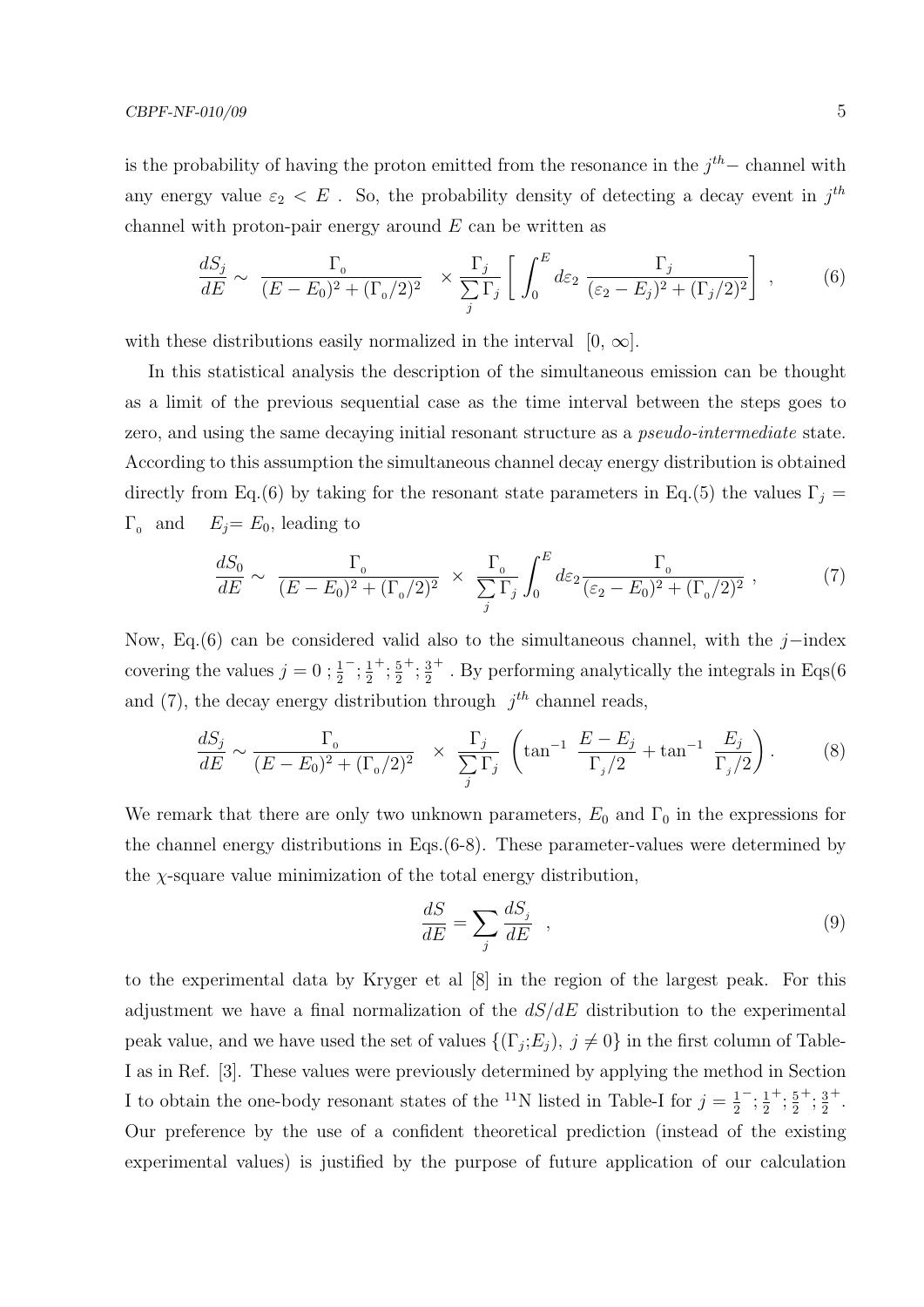

FIG. 1: The  $\chi$ -square values for the determination of  $E_0$  and  $\Gamma_0$  in the adjustment process of  $dS/dE$  energy distribution to the experimental data.

to other two-proton emission cases, in which the characteristics of the adopted nuclear intermediate states are not measured yet.

Our best result of the fit for experimental data by Kryger et al [8] has been obtained as  $E_0 = 1640 \text{ keV}$  and  $\Gamma_0 = 660 \text{ keV}$ . In Fig.1 we illustrate the changes of  $\chi$ -square values around its minimum by varying of  $E_0$  and  $\Gamma_0$  parameter-values. The best result for the total energy distribution adjustment is displayed in Fig.2 (full line), also showing the experimental data of Ref. [8] (points with error bars). In addition, we can define the fractional j-channel contribution for a given decay energy value along the spectrum,

$$
R_j(E) = \frac{dS_j/dE}{dS/dE}.\tag{10}
$$

This quantity is shown in Fig.3, where one can see that the simultaneous decay curve (dashed curve) presents values similar to that ones of the sequential channels curves for  $j = \frac{1}{2}$ 2 + . However, the outgoing channel branching can be calculated after the determination of the  $E_0$  and  $\Gamma_0$ , with the best adjusted distribution

$$
B_j = \frac{\int_0^\infty dE \, (dS_j/dE)}{\int_0^\infty dE \, (dS/dE)} \qquad . \tag{11}
$$

The founded values are,

$$
B_0 = 37~\% \quad ; \quad B_{\frac{1}{2}^+} = 42~\% \; ; \quad B_{\frac{1}{2}^-} = 14~\% \quad ; \quad B_{\frac{5}{2}^+} = 3~\% \; ; \quad B_{\frac{3}{2}^+} = ~4~\% \quad .
$$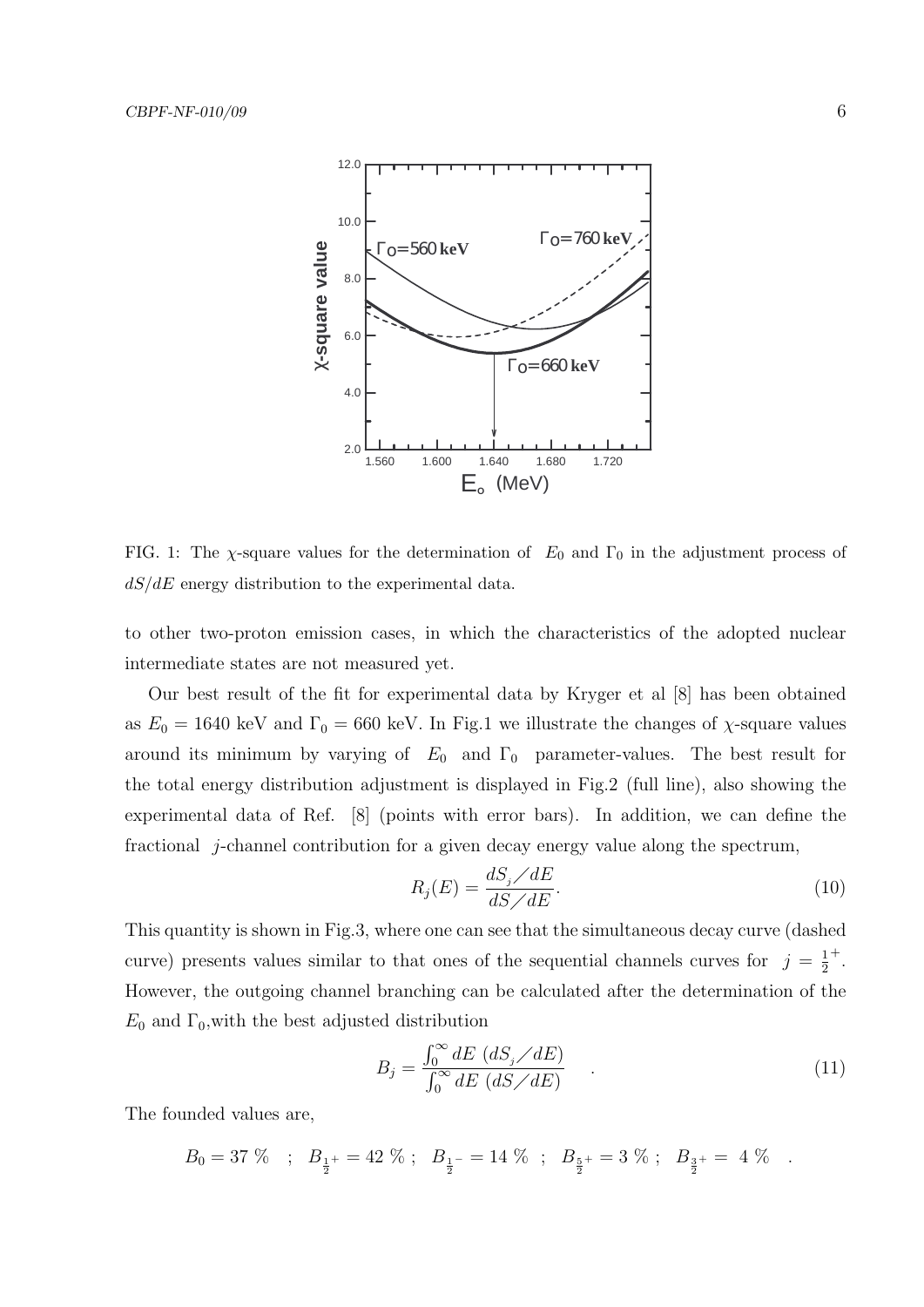Table-II shows results from other works for the different modes of <sup>12</sup>O two-proton emission process. Note that in the case of <sup>12</sup>O two-proton emission process there are some different sets of data for the parameters of the intermediate states (see Table-I), so it is important to repeat the calculation for <sup>12</sup>O decay spectra by using directly the <sup>11</sup>N experimental data. With this procedure we are also verifying the sensibility of our approach in respect to the variation of the  $^{11}N$  parameters. We replicate the calculation by using the  $^{11}N$  experimental result of Ref. [4], and the best  $\chi$ -square adjustment gave the values  $E_0 = 1660 \text{ keV}$  and  $\Gamma_0 = 640 \text{ keV}$ , which are comparable to the obtained previously (see Fig.1). The decay spectra obtained from these values are represented by the dashed line in Fig. 2, and their respective branching values  $B_i$ 's are,

$$
B_0 \ = 22\ \%\quad ; \quad B_{\frac{1}{2}^+} \ = 51\ \%\ ; \quad B_{\frac{1}{2}^-} \ = 19\ \%\quad ; \quad B_{\frac{5}{2}^+} \ = 3\ \%\ ; \quad B_{\frac{3}{2}^+} \ = 5\ \%\quad .
$$

In Ref-[8] the analysis of experimental data by using the R-matrix formalism is compatible with a dominance of the sequential emission mode for the two-proton energy spectrum, with a width of  $\approx$  580 keV. On the other side, the branching ratio for the diproton emission had an upper limit of 7%. Another R-matrix calculation for diproton emission, performed in Ref. [9], offers an upper limit of 5 keV for this width, while the width for sequential decay must be less than 100 keV.



FIG. 2: Decay-energy distribution for the structure of  $^{12}O$  resonant ground-state. The full line is the result obtained by using theoretical predictions for  $11<sup>N</sup>$  parameters in Table-I. The dashed line is the result obtained by using the experimental data for  $11N$  intermediate state parameters in Ref. [4]. Points are the experimental spectra by Kryger et al [8], with the experimental peak-value being used in the normalization of our results.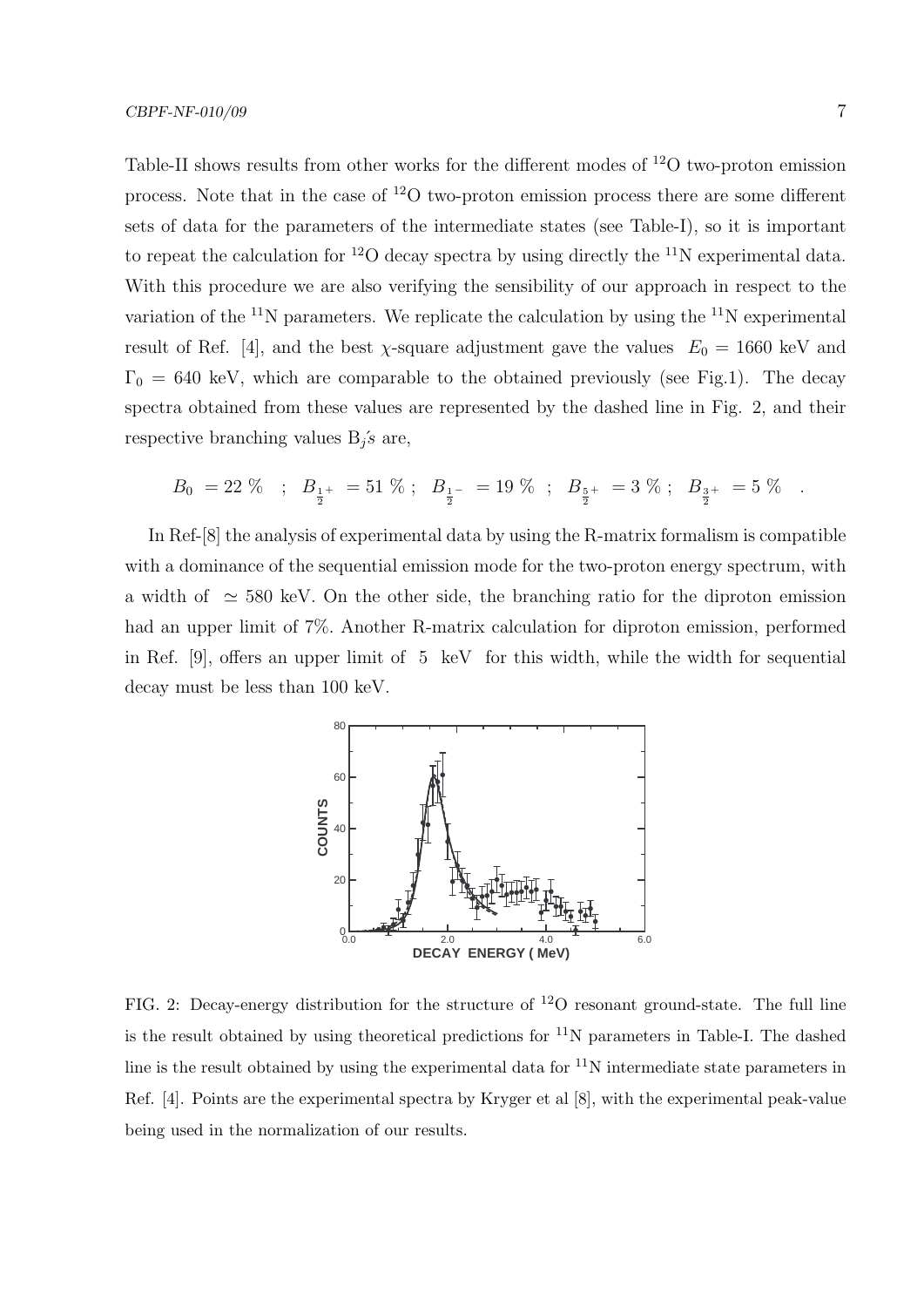

FIG. 3: Channel contributions  $R_j(E)$  to the decay energy spectrum as defined in Eq.(10). The dash-doted curve is for  $j=\frac{5}{2}$  $\overline{2}$ + ,and the long dashed one corresponds to the smallest contribution for  $j=\frac{3}{2}$  $\overline{2}$ + .The other curves are specified by the corresponding label. Results have been obtained by using theoretical predictions for  $^{11}{\rm N}$  parameters in Table-I.

| Reference                  | $\mathrm{E}_{peak}$ | Decay width $\Gamma(\text{keV})$ |                                    |  |
|----------------------------|---------------------|----------------------------------|------------------------------------|--|
|                            | (MeV)               |                                  | diproton decay Sequential emission |  |
|                            |                     | $\Gamma_{2p}$                    | $\Gamma_{p-p}$                     |  |
| Kryger <i>et al.</i> [8]   | 1.77                |                                  | 578                                |  |
| Kekelis <i>et al.</i> [10] | 1.82                | 400                              |                                    |  |
| Sherr and Fortune [11]     | 1.78                | 340                              |                                    |  |
| Barker [9]                 | 1.78                | < 5                              | < 100                              |  |
| Grigorenko[12]             |                     |                                  | $60 - 100$                         |  |

TABLE II: Recent experimental and theoretical results for resonant <sup>12</sup>O ground-state.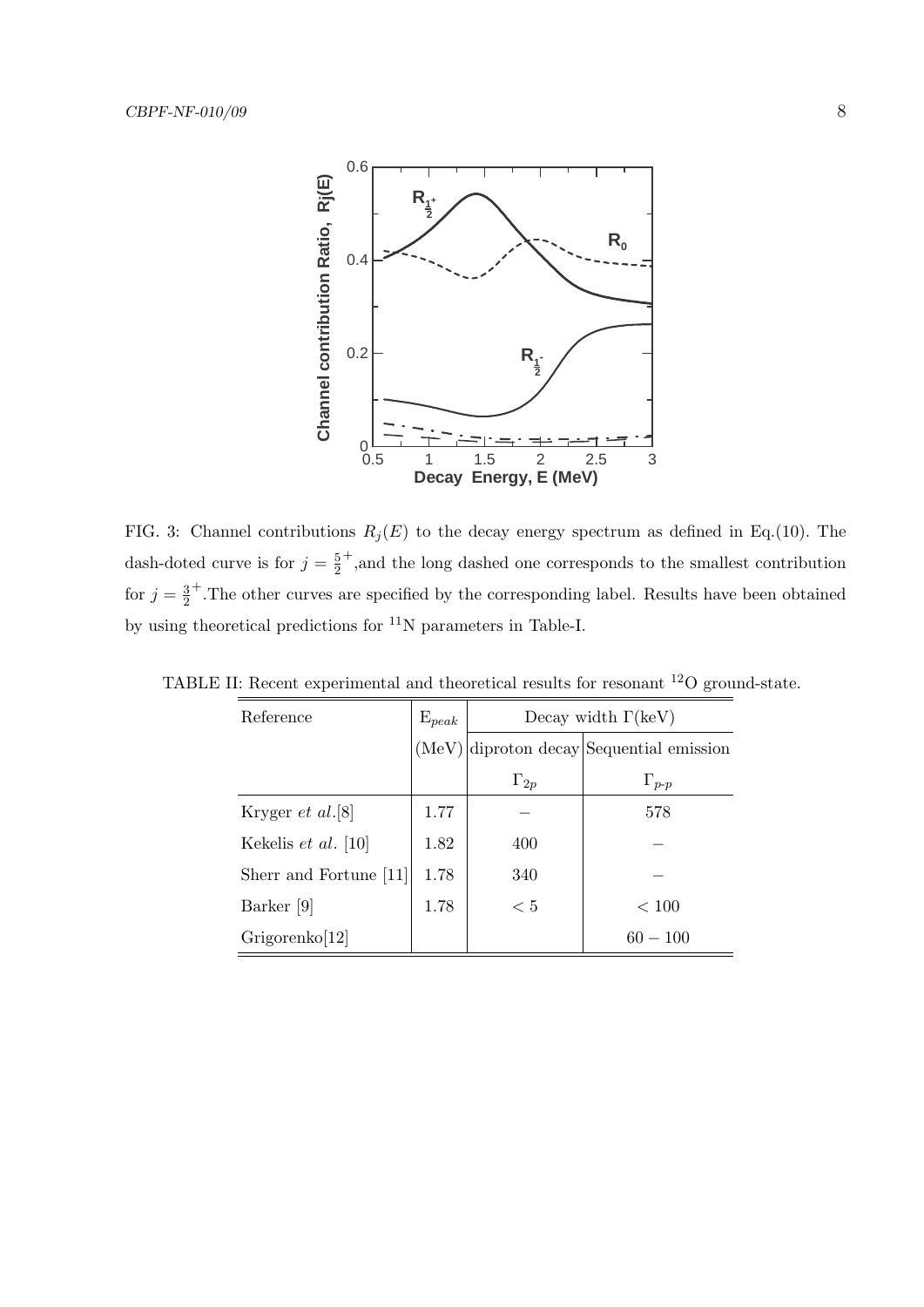### IV. SUMMARY AND CONCLUSION

In short, we have determined the  $^{12}O$  resonant ground state characteristics, and to accomplish the calculation, we have determined the two proton energy distribution in terms of <sup>11</sup>N parameters of resonant intermediate states.

The introduced phenomenological method in section III is a calculation procedure based in statistical concepts, permitting to constructed expression to the total energy distribution (Eq.9). From the adjustment of this distribution to experimental data we obtained the unknown parameter values of the<sup>12</sup>O resonant ground. Results to best adjusted of the total energy distribution and for the channel contributions are displayed in Fig.2 and Fig.3, respectively. In Table-II we compared our results for the sequential emission and diproton decay widths with that ones from other works [8, 9].

We recall that in spite of the invariant mass spectrum data still show some concerning to the experimental peak width value, the method of analysis here introduced is a useful and efficient tool to extract information about  $^{12}O$  ground state. We are showing that if we have by hand a well determined experimental decay energy spectrum the characteristics of the resonant emitter ground state nuclide can be obtained with satisfactory accuracy by the using present statistical analysis in section III.

As a final point, we call attention to the fact that the phenomenological procedure to determine <sup>12</sup>O resonant ground-state characteristics reported here may also be applied to any other two-proton emitter nuclide with high contribution from the continuum state in their spectrum, provided that the experimental data for the two-proton decay energy distribution and parameters of intermediate nuclear resonant states are known.

## Acknowledgements

One of the authors (SBD) thanks to the Brazilian CNPq for partial financial support.

- [1] S. Aberg, P. B. Semmes and W. Nazarewicz, Phys. Rev. C 56, 1762 (1997).
- [2] C. N. Davids and H. Esbensen, Phys. Rev. C 61, 054302 (2000).
- [3] T. N. Leite, N. Teruya and H. Dias, Int. J. Mod. Phys. E 11, 469 (2002).
- [4] K. Markenroth *et al*, Phys. Rev. **C 62**, 034308 (2000).